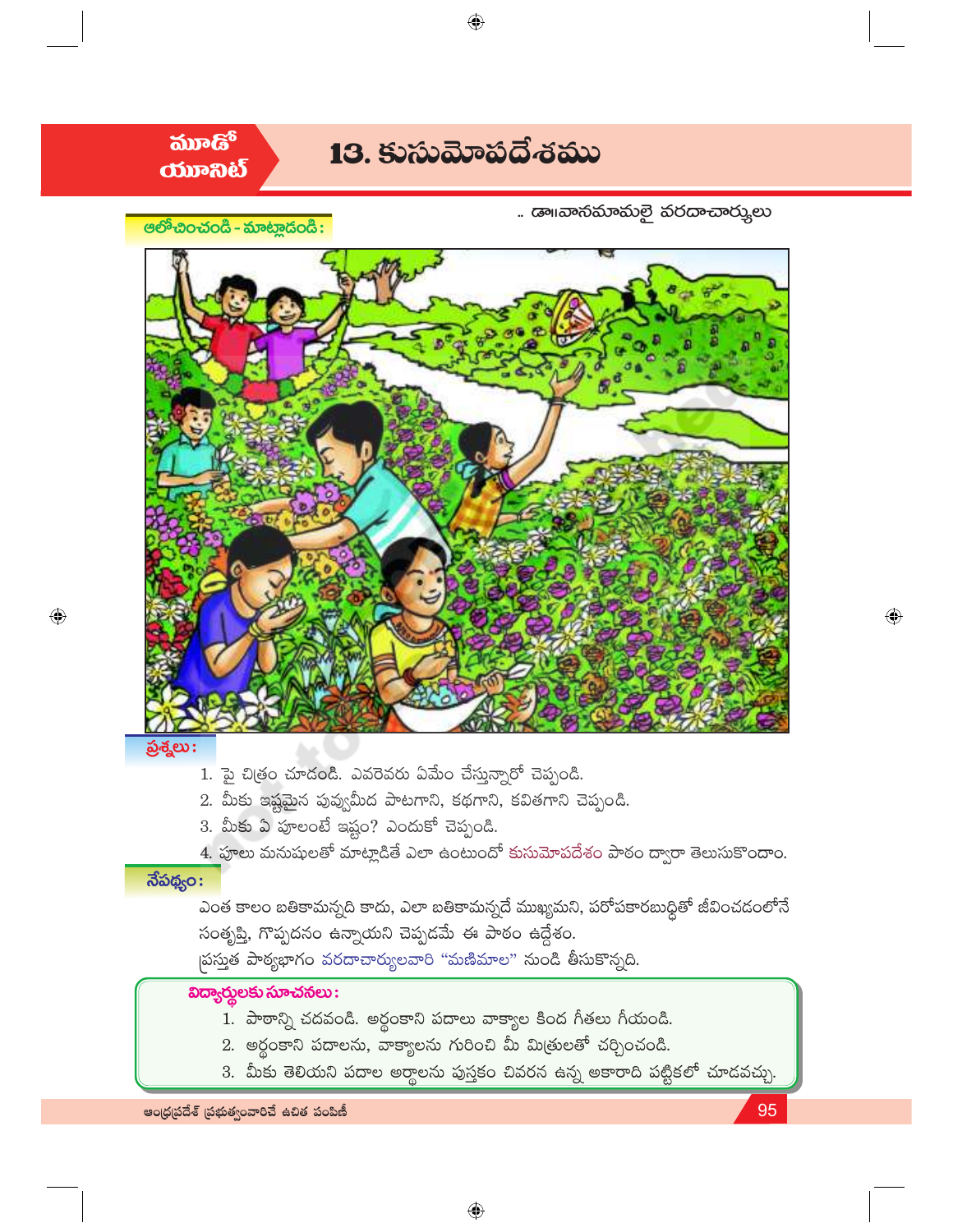

 $\ast$  పుష్పమా! నీదు చరితమ్ము పూర్ణమగును ఒక్క రెన్నాళ్ళలో నేమి దక్కె నీకు? మంచివాసనల నెడంద నుంచికొనియు చిత్రవర్ణాల పోషాకుఁ జేసికొనియు

> కదుపునిందారం దేనెపాల్గదుచుచుండి తీగెటుయ్యల స్ముదముతో <mark>నూగుచుం</mark>టి వ(గిమస్థానమున క్షణ మ్మాగవైతి కూర్చు తేనెను తుమ్మెదల్ గుడిచిపోయె

> > $\textcolor{black}{\textcircled{\ell}}$

అందమెల్లను మట్టిలో నడంగిపోయె కోమలత నెల్ల యెందలు కుములంజేసె ఆ సువాసన న్వాయువు లపహరించె నొక్క రెన్నాళ్ళలో నేమి దక్కె నీకు?

 $\bullet$ 

 $\textcolor{black}{\textcolor{black}{\bigcirc}}$ 

 $\ast$  రాలిపడి మాతృభూపూజ $\,$ c దేలుమనుటె ఉన్న రెన్నాళ్ళె నవ్వుచు నుందుమనుటె యునికి క(గిమస్థానమే యొప్పుననుటొ వని సువాసనవలె కీర్తివైభవములు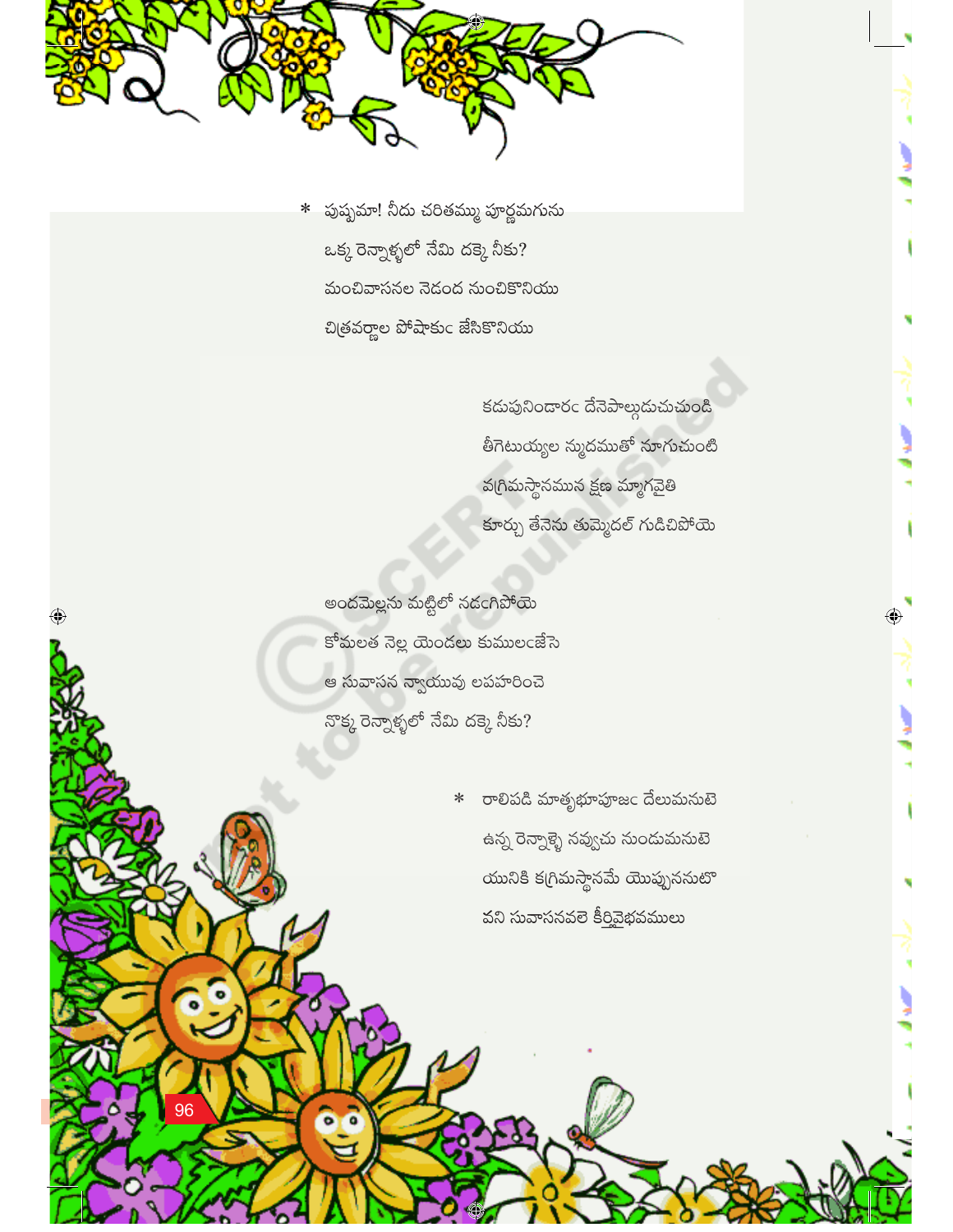

వ్యాప్తి గావింపుమనుటొ యీ వసుధపైని విత్తమదియొ మధూకర వృత్తిసేయు బీదలకె తేనెవలె పంచివేయు మనుటొ యిట్టి లోకసేవారతు కెవనికేని

水道的人

పెత్తనము దేవతల తలన్భీఠ మిడదె అందమున సుందరుల తలక్రిందుం గాదె! మా యంతరంగాల మాధురిమ సొంపు మా యెదల సుదయించు మంచివాసన పెంపు మీ మనమ్ములం గలదె యో మానవుల్లార అనుచు మము పరిహాసమాడు గతి నిత్యమ్ము

 $\bigoplus$ 

నవ్వుదువె యో చిన్నిపువ్వు కోమలిరో! మావలెనె మీరు తలమానికా లగుదురే మా తీరు ముక్కుముత్యాలగుదురే మీరు మా దండలకు గళము మరలుకొన దెట్లు అత్యంత (పేమతో నలముకొన దెట్లు అనుచు మము (పతిదిన మ్మపహసించెడి ననంగ నవ్వుటే యీ రీతి పువ్వుకోమలిరో!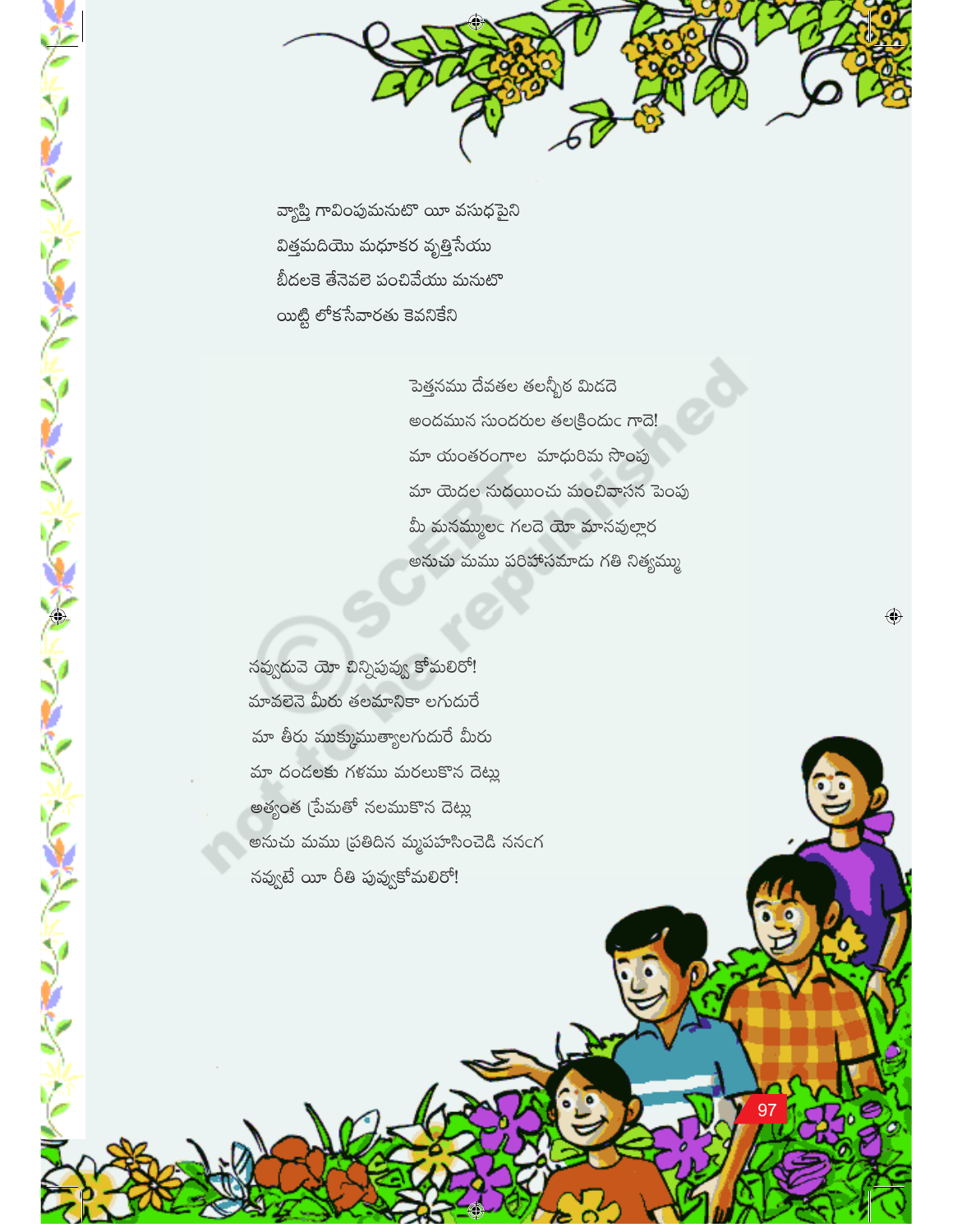|            | కవి పలిచయం                                                |
|------------|-----------------------------------------------------------|
| ేపరు       | : దా॥ వానమామలై వరదాచార్యులు                               |
| కాలం       | $: 1912 - 1984$                                           |
| జన్మస్థలం  | : మడికొండ, వరంగల్ జిల్లా                                  |
| నివాసస్థలం | : చెన్నూరు, ఆదిలాబాదు జిల్లా                              |
| రచనలు      | : పోతన చరిత్రము, మణిమాల, సూక్తి వైజయంతి, జయధ్వజం          |
|            | భోగినీలాస్యం, వ్యాసవాణి, కూలిపోయే కొమ్మ, రైతుబిడ్డ        |
|            | (బుర్రకథల సంపుటి). మొదలయినవి.                             |
| బిరుదులు   | : అభినవ పోతన, అభినవ కాళిదాసు, మధురకవి,                    |
|            | కవిచ(కవరి.                                                |
|            | పురస్మారాలు : ఆంధ్రప్రదేశ్ సాహిత్య అకాడమీ వారి పురస్కారం, |
|            | వారణాసివారి విద్యావాచస్పతి (డి. లిట్,)                    |
|            | గౌరవ దాక్టరేట్ (పదానం.                                    |

ಭಾನಂ:

 $\bigcirc$ 

అనేక రకాల అందమైన రంగుల నద్దుకొని మంచి వాసనలను గుండెలో నింపుకొన్న ఓ పుష్పమా! నీ జీవితం ధన్యమైంది. కాని ఒకటి రెండు రోజుల నీ జీవిత కాలంలో నీకు మిగులుతున్నదేమిటి?

కడుపునిండా పాలు, తేనెలను నింపుకొని తీగల ఉయ్యాలమీద సంతోషంతో ఊగుతుంటావు. చిటారుకొమ్మన నువ్వు పూయగానే నీలోని తేనెలను తుమ్మెదలు తాగిపోతాయి.

పుష్పమా!్నీ అందమంతా మట్టికింద అణగిపోతుంది. నీ సౌకుమార్యమంతా ఎందలకు కమిలిపోతుంది. నీ సువాసనలను గాలి దొంగిలిస్తుంది. ఒకటి రెండు రోజుల నీ జీవితకాలంలో నీకు మిగులుతున్నదేమిటి?

భూమిమీద రాలిపడిన పువ్వ మాతృభూమికి పూజచేయమని సందేశమిస్తూంది. తనలాగే జీవించి ఉన్న రెండు రోజులు నవ్వుతూ బతకమని చెపుతూంది. కొమ్మ పైనే పూస్తూ ఉంటే ఉన్నత స్థానంలోనే ఉండాలని నిరూపిస్తూంది. లోకంలో మన కీర్తిప్రతిష్ఠలు పూలసువాసనలాగా వ్యాప్తిచెందాలని కోరుకుంటూంది.

తుమ్మెదలకు తాను తేనెను పంచినట్టు, మన వద్దనున్న ధనాన్ని బీదసాదలకు పంచిపెట్టాలని చెపుతున్నది. ఇలా లోకానికి సేవచేసేవారికి ఉన్నత స్థానం తప్పక దొరుకుతుంది. పువ్వు దేవతల తలమీదే కదా స్థానం సంపాదించేది. పూల అందాలకు సుందరీమణులు కూడా తల దించుతారు.

'ఓ మానవుల్లారా! మా హృదయాల్లోని మాధుర్యం, అందం, మా మనసులో ఉందే సువాసనలు మీలో ఉన్నాయా?' అని మమ్మల్ని ఎప్పుడూ వేళాకోళం చేస్తున్నట్లుగా నవ్వుతూంటారెందుకు? మాలాగా మనుషులు ఉన్నత స్థాయిని అందుకోగలరా? మమ్మల్ని ముత్యాల ముక్కుపుడకగా అలంకరించుకుంటారు. మీలో అలాంటి ముత్యాల్లాంటి మనుషులున్నారా? మేము పూలదండలుగా మారి మీ మెడలో వేలాదుతూ హృదయాలకు హత్తుకునిపోతాం. అలా మీరు సాటి మనుషులను హృదయాలకు హత్తుకొని సహృదయతతో ఉంటారా? అని పూలు మనుషులను సున్నితంగా (పశ్నిస్తున్నాయి.

 $\bigoplus$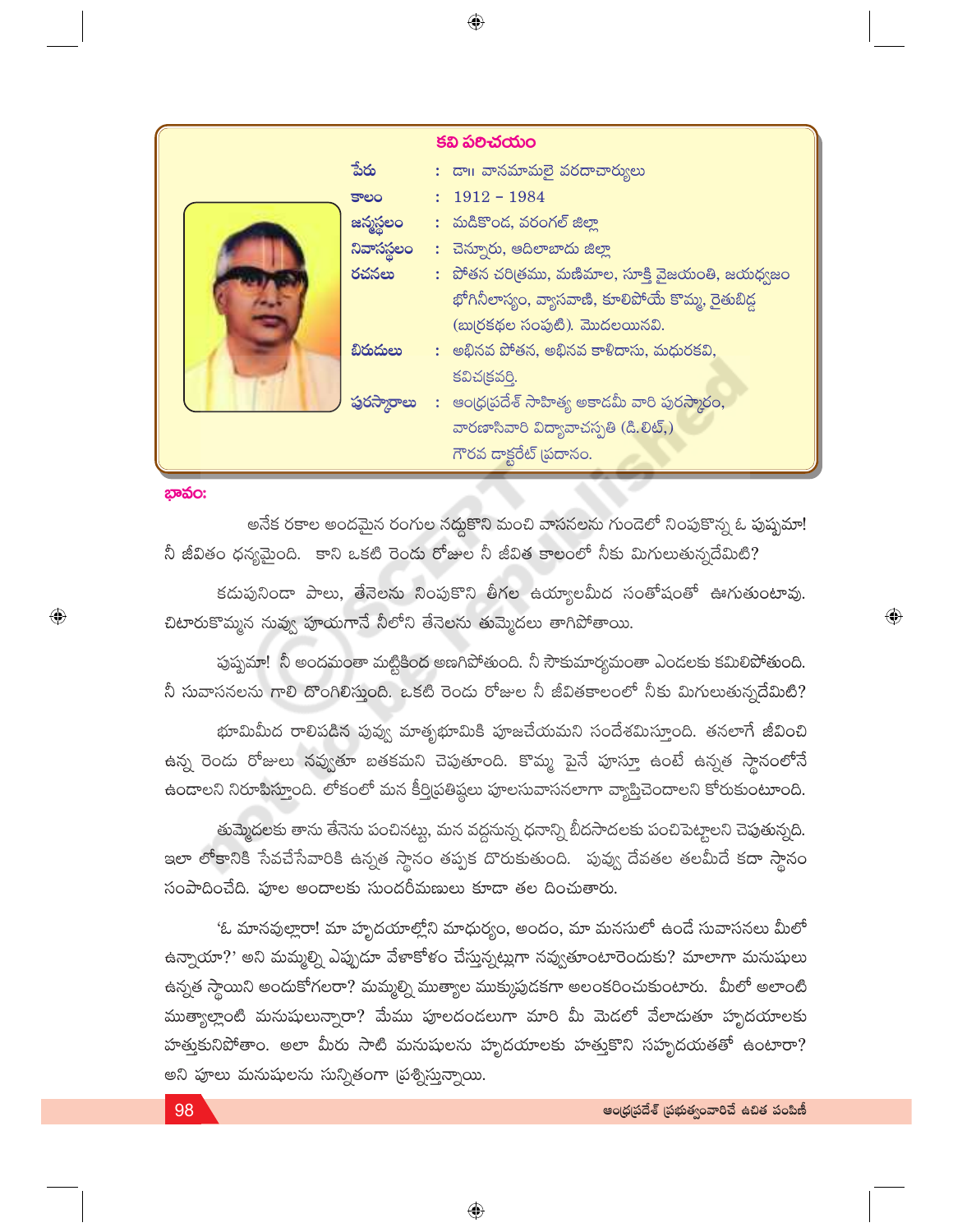

### <mark>I. ನಿನೆಡೆಂ-ಮಾ</mark>ಟ್ಲಾಡೆಡೆಂ

- 1. పాఠంలోని పద్యాలను రాగయుక్తంగా పాడండి.
- ఈ పద్యాలు వేటిగురించి చెపుతున్నాయి? 2.
- 3. పద్యభావాలను సొంతమాటల్లో చెప్పండి.
- 4. పూల గొప్పతనం గురించి మాట్లాడండి.

#### II. **చద్దనడం - రాయడం**



 $\bigoplus$ 

- 1. ఈ కింది పదాలతో అంతమయ్యే పద్యపాదాలను పాఠంలో గుర్తించండి.
	-
	-
	-
	-
- 2. కింది పదాలు తారుమారుగా ఉన్నాయి. వాటిని సరిగా రాస్తే పద్యభావం వస్తుంది. వాటిని క్రమపద్ధతిలో రాసి అది ఏ పద్యమో గుర్తించండి.

"దొంగిలించాయి గాలులు సువాసననను. ఏమి దక్కింది నీకు ఒకటి రెండు రోజులలో. సుకుమారత్వాన్ని కమిలిపోయేలా చేశాయి ఎండలు. కలిసి పోయింది అందం మట్టిలో".

## 3. పాఠం ఆధారంగా కింది ప్రశ్నలకు సమాధానాలు రాయండి.

- అ. పూల జీవితం ఎందుకు ధన్యమైంది?
- ఆ. గాలి, ఎండలు పూలను ఏం చేశాయి?
- పూవు మనిషిని ఏ విధంగా పరిహాసం చేస్తోందని కవి భావిస్తున్నాదో వివరించండి?
- ఈ. పూలు మనుషులను ఏమని (పశ్నించాయి?

## $\overline{\textbf{H}}$ . స్వీయరచన



#### కింది డ్రశ్నలకు సమాధానాలు రాయండి.

- ఈ పాఠానికి కుసుమోపదేశం అనే పేరు సమంజసమేనా? ఎందుకు? అ.
- ఆ. పూలను ఏ అవసరాలకు, ఏయే సందర్భాలలో ఉపయోగిస్తారు?
- కవి పూలజీవితం ధన్యమైందని అన్నారు. దీనిమీద మీ అభి[పాయం ఏమిటి? ප.
- ఈ. పూలను గురించి కవి, మీ జీవితకాలంలో మీకు మిగులుతున్నదేమిటని ఆవేదన చెందారు. కవి భావన సరైనదేనా?

 $\textcolor{black}{\textcolor{black}{\bigoplus}}$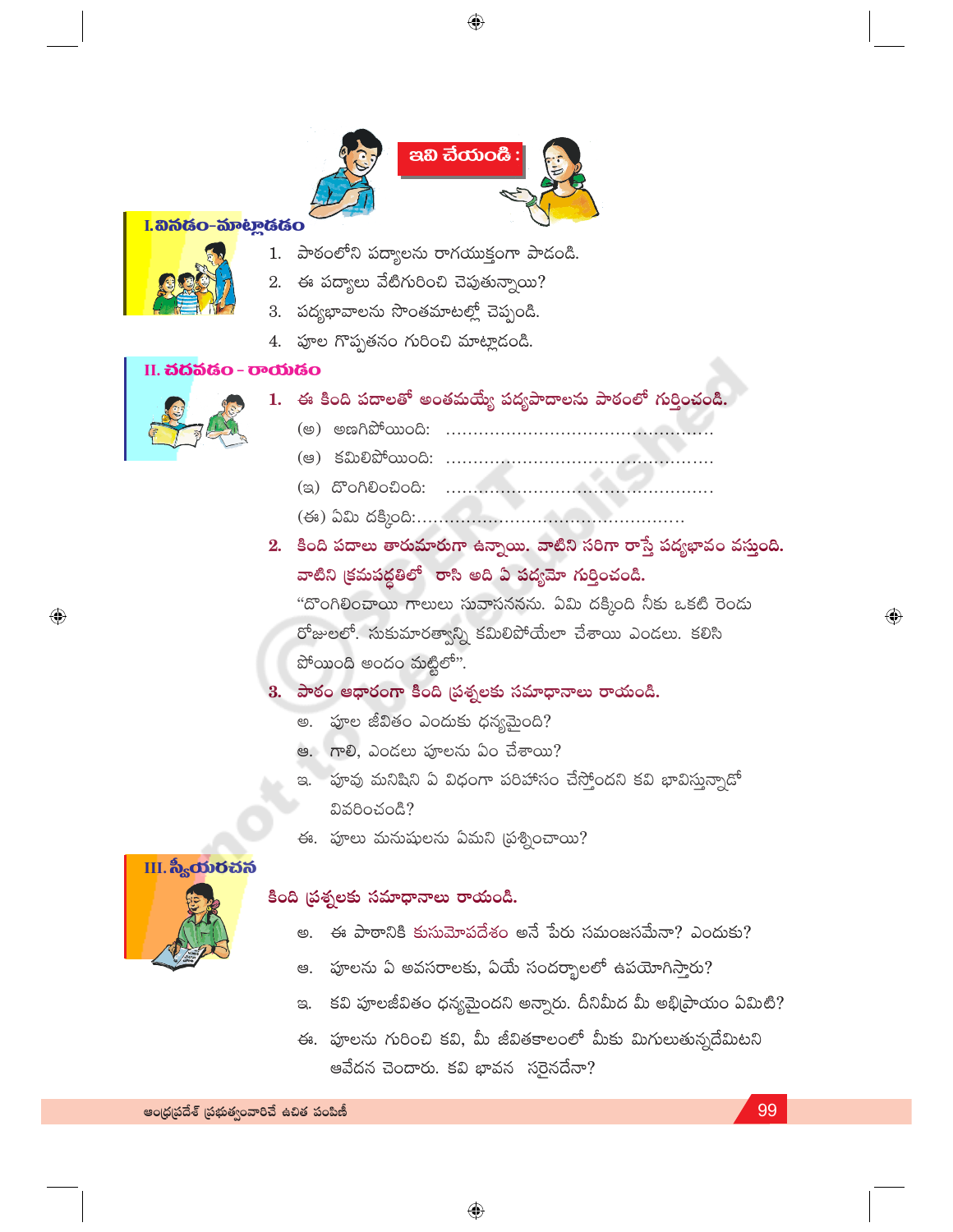## 2. వ్యాసరూప (పశ్నలు

- అ. పూవు మనిషికి ఎలాంటి సందేశమిస్తోంది? పాఠ్యభాగం ఆధారంగా రాయండి.
- మనుషులకన్నా పూలు గొప్పవా? ఎందుకు? చర్చించండి. ප.

 $\bigoplus$ 

- పూలను గురించి మీ అభి[పాయాలు, అనుభూతులు రాయండి. ಇ.
- ఈ. పూలు మానవులను ఉద్దేశించి ఒక సందేశాన్ని ఇస్తున్నట్లుగా వ్యాసం రాయండి.

|  |                 | IV. <b>ಎದೆ</b> ಜಾಲ |    |  |
|--|-----------------|--------------------|----|--|
|  |                 |                    |    |  |
|  |                 |                    |    |  |
|  |                 |                    |    |  |
|  |                 |                    | ١Ġ |  |
|  |                 | 12                 |    |  |
|  | $\overline{13}$ |                    |    |  |

 $\bigoplus$ 

## 1. పాఠం ఆధారంగా కింది వాక్యాల్లో గీత గీసిన పదాలకు అర్థాలు రాయండి.

- అ. (పమాద దృశ్యాలను చూసినప్పుడు నా ఎదంద తల్లడిల్లిపోతుంది.
- ఆ. రకరకాల రంగులతో సీతాకోకచిలుక ఎంతో అందంగా ఉంటుంది.
- ఇ. పండుగ సెలవులలో పిల్లలు ముదముతో ఉంటారు.
- ఈ. విద్యార్శలు అగ్రిమస్థానము చేరుకోడానికి (పయత్నించాలి.
- ఉ. ఎవ్వరినీ కూడా చిన్నచూపు చూస్తూ పరిహాసం చేయగూడదు.
- ఊ. కబడ్డీ ఆటలో గెలిచి మా విద్యార్శలు జిల్లాకే తలమానికంగా నిలిచారు.
- 2. గీతగీసిన కింది పదాలకు సరైన (పకృతి / వికృతి పదాలను పాఠంలో గుర్తించండి.
	- అ. గొప్పవారి చరిత్రలు తప్పక చదవాలి.
	- ఆ. నగల దుకాణంలో ముత్తెముల దండలు వేలాదుతున్నాయి.
	- ఇ. సుందరదృశ్యాలకు ఈ భువి నిలయం.
	- ఈ. సమాజానికి మేలు చేసేవారికి కీరితి లభిస్తుంది.
	- ఉ. విద్యార్థి <u>నిత్తెము</u> పాఠశాలకు హాజరుకావాలి.
- 3. కింది పదాలకు సమానార్థక పదాలను పాఠంలో గుర్తించండి.
	- అ. హృదయం:
	- అ. కుసుమం: ఇ. వసుధ:

- 1. పాఠం ఆధారంగా కవికీ పూలకూ మధ్య ఒక సంభాషణ జరిగినట్లుగా ఊహించి రాయండి.
- 2. వేరువేరు రంగురంగుల పూలమొక్కలు గల అందమైన పూలతోట చి(తాన్ని గీయండి. ఆ పూలతోటమీద ఒక కవిత రాయండి; లేదా పద్యాలు, కవితలు సేకరించండి.
- 3. 'కొన్నాళ్ళే బతికినా నవ్వుతూ బతకాలని, ఎదుటివారికి సహాయపడాలని పూవు తెలియజెప్పింది.' నువ్వే పువ్వవయితే ఈ లోకానికి ఏమి సందేశమిస్తావు.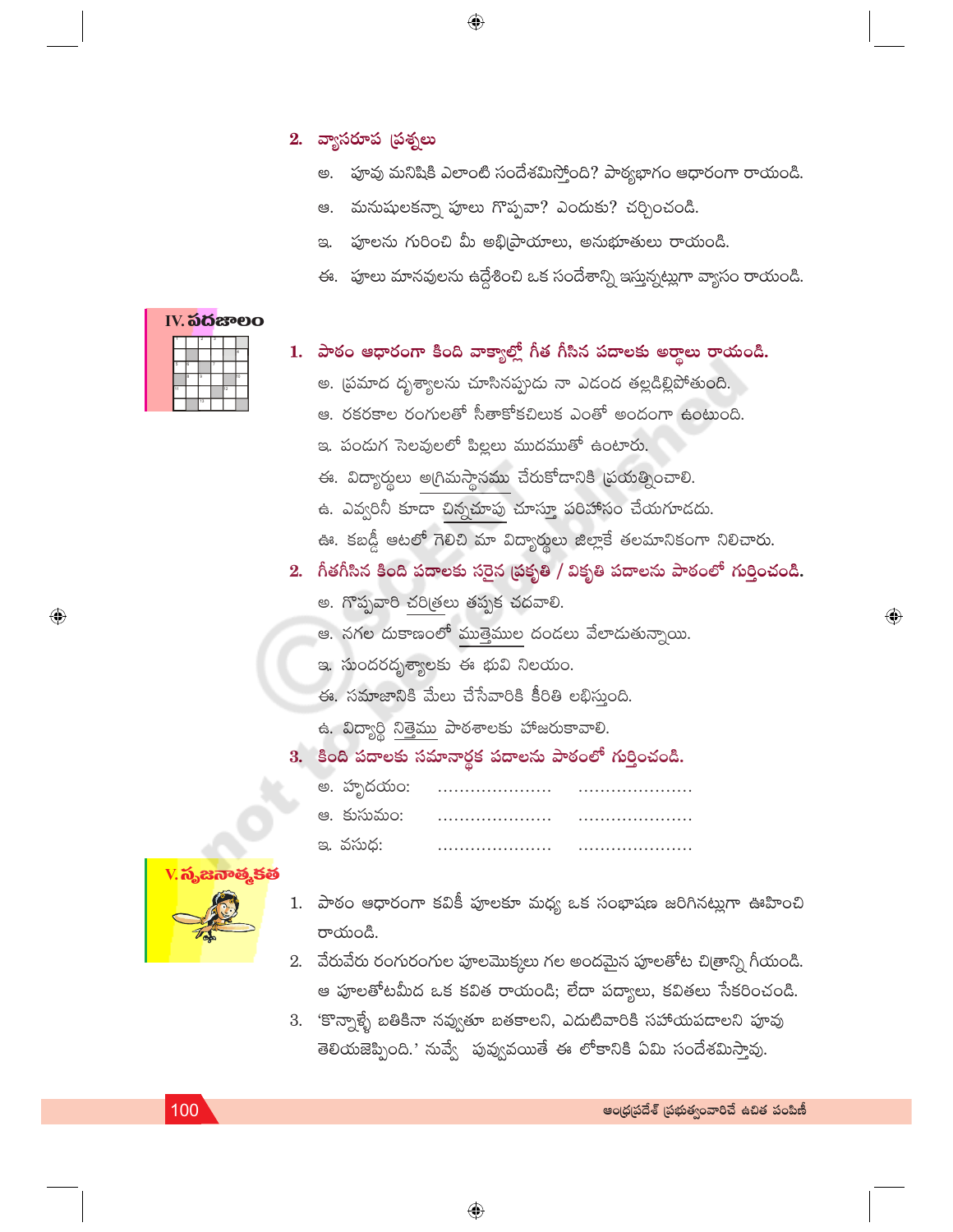VI. **ప్రశంస** 1. పూలను గురించిన కవితలను ఇతర భాషల్లోంచి సేకరించండి. 2. అందమైన పూలు ఉంటే ఎంతో ఆహ్లాదంగా ఉంటుంది కదా! మరి మీ పరిసరాలలో అందమైన పూల చెట్లు ఉండటానికి మీరేం చేస్తారో రాయండి. VII. **ప్రాజెక్లు పని** 1. కరుణ(శీ అనే కవి పూలను గురించి కవిత్వం రాశారు. దాన్ని సేకరించి ఈ పాఠానికీ ఆ కవితకూ గల తేదాలను చర్చించండి.

 $\bigoplus$ 

- 
- 2. మీ పరిసరాలలో లభించే రకరకాల పూలను సేకరించి పుష్పగుచ్చం తయారుచేయండి.

## VIII. **ಭಾ**షను గులించి తెలుసుకుందాం



 $\bigoplus$ 

- 1. కింది పదాలను గమనించండి.
	- (అ) రెండువిధాలు (ఆ) మూడుకన్నులు  $\circleds$ నాలుగుదిక్కులు
	- (ఈ) పంచపాండవులు (ఉ) షుడుచులు  $($ ఊ సప్తర్నలు

(ఋ) అష్టవసువులు

పై పదాలన్నీ సమాసపదాలే కదా! వాటిలో పూర్వపదం సంఖ్యను సూచిస్తోంది. ఉత్తరపదం నామవాచకాన్ని సూచిస్తోంది. ఇలాంటి సమాసాలను "ద్వి**గు సమాసాలు**" అని అంటారు.

# 2. ఈ కింది వాక్యాల్లో ద్విగుసమాస పదాలున్నాయి. వాటిని గుర్తించండి. రాయండి.

|    | ఉదా:     ఈ రెన్నాళ్ళు గుర్తుండిపోవాలి.                     | ( రెండునాక్ను ) |  |
|----|------------------------------------------------------------|-----------------|--|
|    | 1. ట్రినేత్రాలు కలవాడు శివుడు.                             |                 |  |
| 2. | ఆ పండితులు చతుర్వేదాలు చదివారు.                            |                 |  |
|    | 3. తెలుగులో పంచకావ్యాలు ఉన్నాయి.                           |                 |  |
|    | 4. పురాణాల్లోని షట్చక్రవర్తులు ఎంతో గొప్పవారు.             |                 |  |
|    | 5.  ఇం(దధనుస్సులో సప్తవర్ణాలు ఉంటాయి.                      |                 |  |
|    | 6. ఇం(దుడికి వేయి కన్నులు ఉన్నాయి.                         |                 |  |
|    | 7. సగర చక్రవర్తి నూరు అశ్వమేధాలు చేశాదు.                   |                 |  |
|    | 8. (శీకృష్ణదేవరాయల ఆస్థానంలో అష్టదిగ్గజాలనే కవులున్నారు.   |                 |  |
|    | 9. మా పొలంలో నవధాన్యాలు పండించాము.                         |                 |  |
|    | 10. విష్ణమూర్తి దశావతారాలు ధరించాడు.                       |                 |  |
|    | ● …ఇటువంటి ద్వరు సమాపపదాలు మనం మాటాడుతునుపుడు. చదుమతుమపుడు |                 |  |

ఇటువంట ద్వగు సమాసపదాలు మనం మాట్లాదుతున్నప్పుదు, చదువుతున్నప్పుడు చాలా వస్తాయి. గమనించండి.

 $\bigoplus$